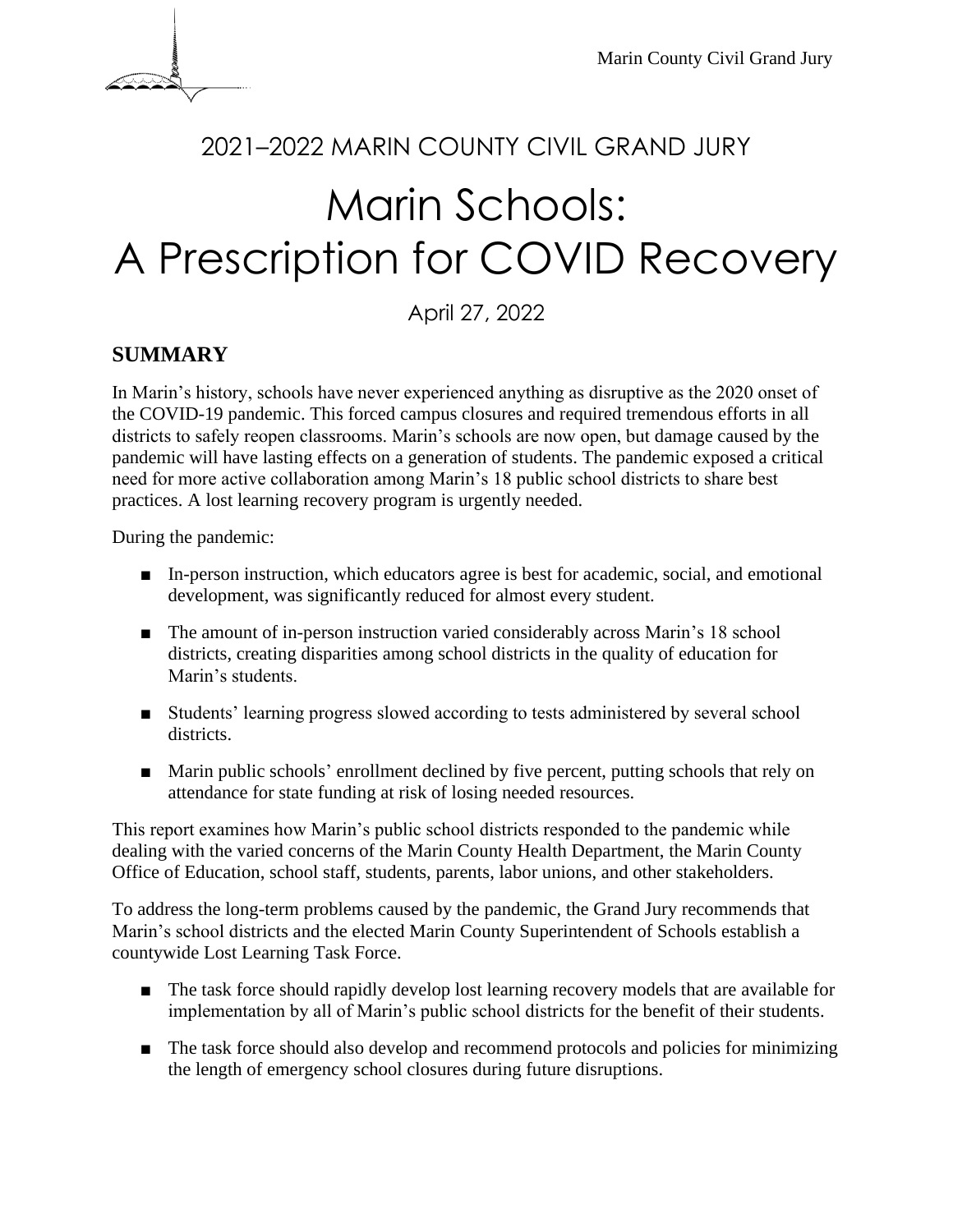# **APPROACH**

The Marin County Civil Grand Jury conducted more than 25 confidential interviews with educators, healthcare professionals, and other individuals knowledgeable about the impact of the COVID-19 pandemic on the students, teachers, parents, and staff of Marin County's public schools. The Grand Jury also reviewed data, documents, and studies developed by educational experts on optimal teaching environments, the challenges of learning remotely, and assessments of academic progress made by students in the face of the pandemic. The Grand Jury examined recovery plans, enrollment trends, and processes for sharing best practices and coordinating COVID response plans among Marin's school districts. The Grand Jury also read through local, state, and national news reports and analyses as well as opinion pieces on COVID-19 impacts on students, teachers, and school operations. The findings and recommendations herein are based on this work.

# **BACKGROUND**

Marin County is home to 18 public school districts serving more than 32,000 kindergarten through 12th grade students on 64 campuses, including 46 elementary schools, 9 middle schools, and 9 high schools. These districts range in size from small rural districts to the Novato Unified School District with some 7,150 students on 12 elementary, middle, and high school campuses. Each of these school districts is governed by its own elected board of trustees, which is responsible for hiring a superintendent, approving the district's budget and curriculum, and negotiating labor contracts with the district's teachers and classified employees.

This fragmented landscape is overseen by the Marin County Office of Education, which is charged with ensuring that public school funds are managed properly. The Office of Education also conducts special, alternative, and outdoor education programs, and coordinates services for foster and homeless youth within Marin's school districts. While it provides financial oversight and some joint leadership services, the Office of Education does not have authority over the independent operation of Marin's local school districts.

During normal school years, Marin's school districts are required by state law to offer at least 180 days of classroom instruction. Legally required daily class time is three hours for kindergarteners, four hours, forty minutes for first through third graders, five hours for fourth through eighth graders, and six hours for high school students.<sup>1</sup> State law requires all schools to operate in accordance with public health protocols for protecting students and staff.

# **DISCUSSION**

The COVID-19 pandemic upended classroom instruction throughout the world. Public health protocols instituted to minimize the spread of the deadly disease immediately forced Marin County's schools out of routine "in-person" instruction in classrooms and into "distance learning," where teachers and students had to interact virtually via computer connections as they isolated in their respective homes. Each school district had to develop and implement its own plans for resuming classroom instruction while complying with mandated health protocols. Consequently, there were significant differences in the hours of classroom instruction that Marin's public school students received during the 2020-21 school year. The transition away

<sup>1</sup> Cal.Ed.C.§§46207-46208 (1976,1983),

[https://leginfo.legislature.ca.gov/faces/codes\\_displaySection.xhtml?lawCode=EDC&sectionNum=46207.](https://leginfo.legislature.ca.gov/faces/codes_displaySection.xhtml?lawCode=EDC§ionNum=46207)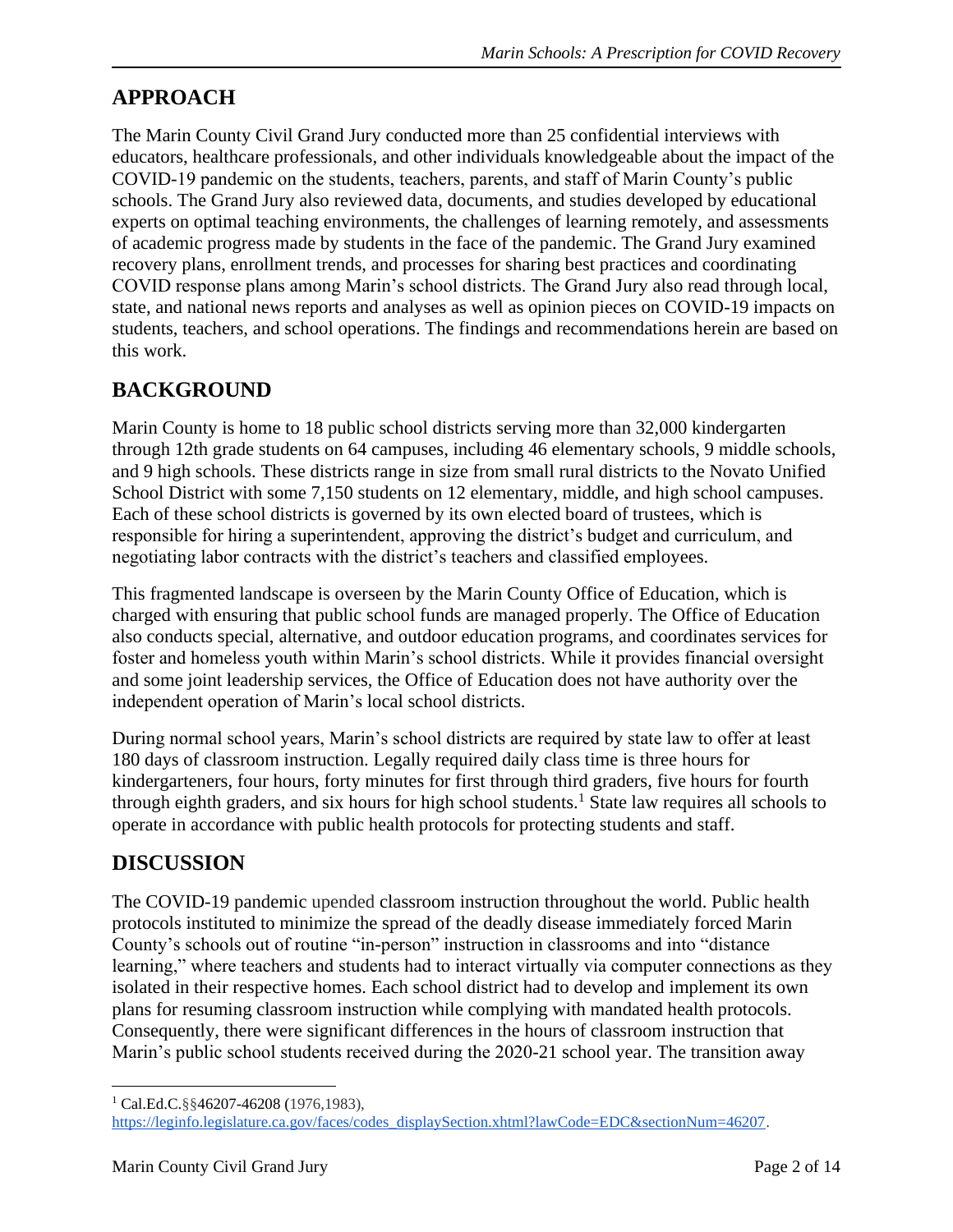from classroom instruction raised fears that student learning would progress more slowly than normal. This worry was borne out in the results of state tests, which in many districts declined significantly from pre-pandemic levels. Marin's public schools are now dealing with declining enrollment and the challenge of making up for lost learning while continuing to respond to the ongoing evolution of the virus and changing health protocols. These challenges raise serious questions about what can be done to recover learning losses and how to address future disruptions impacting student learning in Marin's public schools.

COVID-19 was first reported in Wuhan, China in December 2019 and by January it had reached California, where an elementary school student in Elk Grove was among the early cases.<sup>2</sup> Marin County reported its first COVID case on March 9. On March 16, 2020, the Marin County Public Health Department, in conjunction with the other Bay Area counties, issued a two week "shelterin-place" order impacting all of Marin's public and private schools. $3$ 

Schools had to quickly pivot from teaching in classrooms to offering remote instruction through computer screens. Students had to be trained and equipped with computers and other electronic devices to join classes virtually from their homes or other remote locations. Teachers had to modify lesson plans for instructing in a virtual environment. Staff had to monitor student engagement and reach out to help students who were being left behind. Learning conditions at remote locations varied considerably, adding to the difficulty of delivering the curriculum. To address equity issues, some districts and community agencies established remote learning centers.

As the shelter-in-place orders were extended, Marin public schools taught remotely for the balance of the 2019-20 school year. Meanwhile, Marin's educators and public health officials began developing plans for safely reopening classes in the 2020-21 school year.

#### **Reopening Classrooms Safely - A 30-Point Plan**

Marin's Public Health and Education leaders collaborated on a 30-point plan with requirements for the safe reopening of all schools in Marin County. Using this plan, Marin's public health officials and education leaders were confident that public and private schools could have been opened safely early in the 2020-21 school year. This well-respected document was modeled and shared with districts throughout the state.

This plan, "Public Health Guided Site-Based Classroom Instruction," was first published on June 18, 2020, by Marin County Superintendent of Schools Mary Jane Burke, Marin County Public Health Officer Dr. Matt Willis, and Deputy Public Health Officer Dr. Lisa Santora.<sup>4</sup> Using these guidelines, the Marin County Department of Public Health determined that Marin's school districts could each develop and implement site-specific plans for safely reopening their classrooms beginning as early as September 12 of the 2020-21 school year.

<sup>&</sup>lt;sup>2</sup> Tony Bizjak, Sawsanb Morrar, and Rosalio Ahumada, "Officials reveal where Elk Grove child who tested positive for coronavirus goes to school," *The Sacramento Bee,* March 9, 2020. [https://amp.sacbee.com/community/elk](https://amp.sacbee.com/community/elk-grove/article241038196.html)[grove/article241038196.html](https://amp.sacbee.com/community/elk-grove/article241038196.html)

<sup>&</sup>lt;sup>3</sup> County of Marin Press Release, "Marin, 6 Other Jurisdictions Order Residents to Stay Home," March 16, 2020. <https://www.marincounty.org/main/county-press-releases/press-releases/2020/hhs-covid-shelterinplace-031620>

<sup>4</sup> Dr. Matt Willis, Dr. Lisa Santora, and Mary Jane Burke, *Marin County School Guidelines, Public Health Guided Site-Based Classroom Instruction*, June 18, 2020.

[https://www.marinschools.org/cms/lib/CA01001323/Centricity/Domain/154/FINAL%202022%20Marin%20County](https://www.marinschools.org/cms/lib/CA01001323/Centricity/Domain/154/FINAL%202022%20Marin%20County%20Schools%2032%20Point%20Plan%201.6.2022.pdf) [%20Schools%2032%20Point%20Plan%201.6.2022.pdf](https://www.marinschools.org/cms/lib/CA01001323/Centricity/Domain/154/FINAL%202022%20Marin%20County%20Schools%2032%20Point%20Plan%201.6.2022.pdf)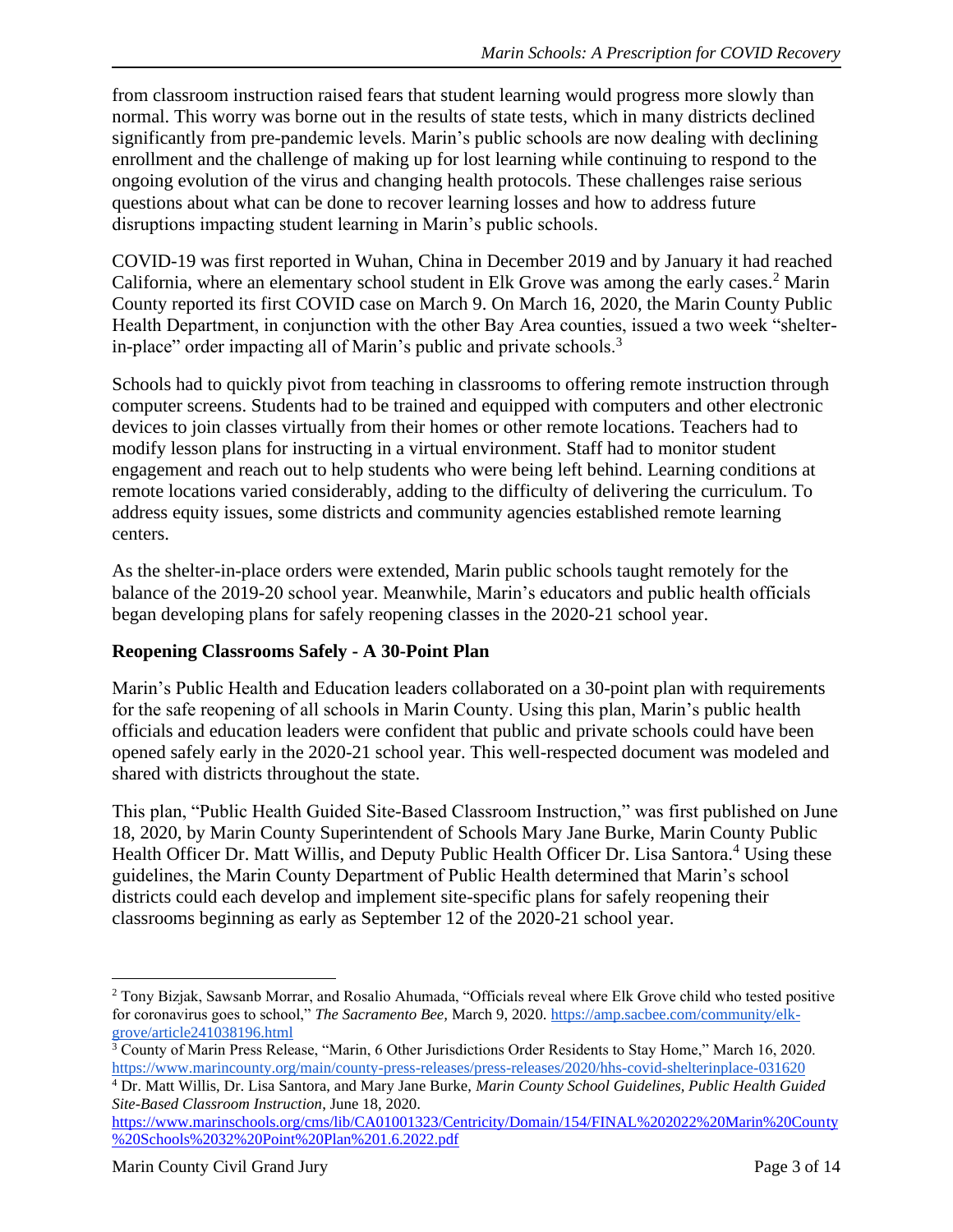The 30-point plan required school staff to rethink their entire operations and develop a "School Site-Specific Protection Plan'' for each campus. It called for compliance with state and county health orders. The orders included safety protocols on masking, handwashing, and tracking attendance, together with COVID-safety training for staff, students, and parents. Each campus had to assign contacts to respond to student, staff, and parental concerns, as well as to liaise with the county public health office. The plan also called for cleaning and disinfection schedules, daily health screening, isolation of suspected COVID cases, and campus enrollment in a COVID testing program. Schools had to maintain distancing standards within classrooms and isolate classes from one another. Middle and high schools had to minimize student and staff movements.



*Photo: Marin County Office of Education*

Staff had to record its daily movements among classes. Schools had to limit mixing in common areas such as at campus entrances and exits, playgrounds, and multipurpose rooms. Schedules for lunch and recess had to be changed accordingly. Campuses had to be remapped with one-way routes to avoid the danger of infection while people passed in opposite directions. Large gatherings were prohibited. Sharing classroom supplies and equipment was discouraged. Ventilation had to be optimized. The number of volunteers was reduced.

Each site reopening plan had to be approved by the county health department and then posted and communicated to parents, students, and staff.

As the pandemic evolved and safety protocols changed, the 30-point plan for the 2020-21 school year was updated three times, forcing schools in all districts to revise their site-specific plans, logistics, and operations accordingly. In some instances, revisions required campus reconfigurations and interruptions in classroom instruction.

The 30-point plan proved to be effective, according to a peer-reviewed study written by members of the epidemiology group in the Marin County Public Health office in collaboration with staff from the Marin County Office of Education.<sup>5</sup> The study, based on 21 weeks of data involving 17,639 students and 4,938 educators in Marin County, demonstrated that schools were low-risk environments for COVID transmission because they were structured, supervised, and stabilized. In contrast, the risk of COVID transmission outside the schools was higher. The schools' strict adherence to public health guidance and site-specific safety plans against COVID-19 yielded a significantly reduced incidence rate of 0.84 percent among in-person learning participants; only nine cases were traced, by way of rigorous contact tracing, to suspected in-school SARS-CoV-2 transmission. By comparison, the countywide COVID-19 incidence rate was 2.09 percent.

<sup>5</sup> S.Q. Paff, R. Ereman, L. Santora, et. al., "Phased Return of Students to 77 Transitional Kindergarten-8th Grade Schools with Cohesive Mitigation Strategies Serving as Protective Factors Against the Increase of COVID-19 Cases in Marin County: September 2020-January 2021," National *Library of Medicine, National Center for Biotechnology Information,* November 22, 2021[. https://pubmed.ncbi.nlm.nih.gov/34963838/](https://pubmed.ncbi.nlm.nih.gov/34963838/)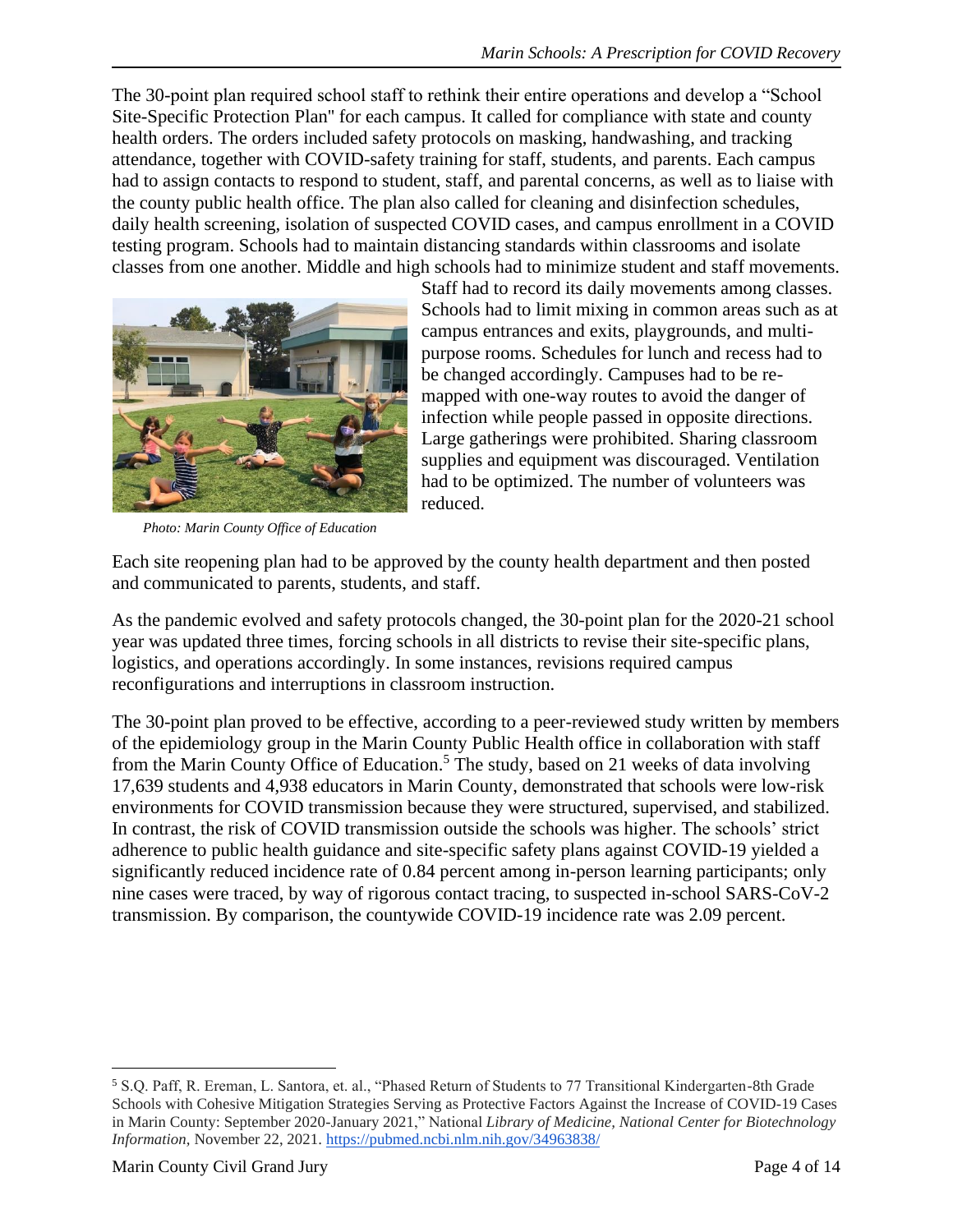#### **Waivers for Early School Openings**

Early in the 2020-2021 school year, Marin's private and public schools had the opportunity to seek waivers from continuing state school closure mandates by presenting site specific reopening plans to the Marin County Public Health Department. Marin's public health officer initially

granted waivers to 15 elementary schools, including the Sausalito-Marin City and Laguna Joint public school districts, where classes started early in September 2020.<sup>6</sup> None of Marin's other public elementary schools applied for the waiver and none of these schools were opened until October. Waivers were also initially granted to 13 private elementary schools where smaller enrollments, adequate space, and the ability to avoid the complexity of negotiating reopening plans with labor unions made it possible to move more nimbly.



*Photo: Marin County Office of Education*

#### **Distance Learning vs. In-person Instruction**

The impetus for getting students back into the classroom as soon as possible was clear. All educators interviewed by the Grand Jury agreed that classroom instruction is far superior to distance learning for students' academic progress, social development, and mental health. This is borne out in several surveys and studies.

In an international survey conducted by McKinsey and Company, teachers in the United States ranked the effectiveness of remote learning as only 3.5 on a scale of one to ten, with ten being the highest rating.<sup>7</sup> A study conducted by the U.S. Center for Disease Control found that families of children enrolled in virtual school during the pandemic were more likely to report signs of negative physical, mental, and emotional health.<sup>8</sup> Researchers reported a 20.5 percent increase in substance abuse among parents of children in hybrid learning programs — where students were learning remotely at home on some days and were in class on other days. The emotional bonds critical to any kind of learning are hard to attain in a remote environment, according to an Economic Policy Institute study of COVID impacts on "whole child" development that normally occurs at school.<sup>9</sup>

<sup>6</sup> County of Marin Press Release, "15 Marin Schools Cleared to Open September 8," September 3, 2020. <https://www.marincounty.org/main/county-press-releases/press-releases/2020/hhs-covid-schoolwaivers-090320>

<sup>&</sup>lt;sup>7</sup> [Li-Kai Chen,](https://www.mckinsey.com/our-people/li-kai-chen) [Emma Dorn,](https://www.mckinsey.com/our-people/emma-dorn) [Jimmy Sarakatsannis,](https://www.mckinsey.com/our-people/jimmy-sarakatsannis) and Anna Wiesinger, "Teacher Survey: Learning Loss is Global– and Significant*,*" *McKinsey & Company,* March 1, 2021. [https://www.mckinsey.com/industries/education/our](https://www.mckinsey.com/industries/education/our-insights/teacher-survey-learning-loss-is-global-and-significant)[insights/teacher-survey-learning-loss-is-global-and-significant#](https://www.mckinsey.com/industries/education/our-insights/teacher-survey-learning-loss-is-global-and-significant)

<sup>8</sup> Hannah Miao and Noah Higgins-Dunn, "Parents with kids in virtual school are more stressed, some use drugs and alcohol to cope, CDC study shows," *CNBC*, March 19, 2021. [https://www.cnbc.com/2021/03/19/parents-cope-kids](https://www.cnbc.com/2021/03/19/parents-cope-kids-virtual-school-cdc-study.html)[virtual-school-cdc-study.html](https://www.cnbc.com/2021/03/19/parents-cope-kids-virtual-school-cdc-study.html)

<sup>9</sup> Emma Garcia and Elaine Weiss, "COVID-19 and student performance, equity, and U.S. education policy.Lessons from pre-pandemic research to inform relief, recovery, and rebuilding," *Economic Policy Institute,* September 10, 2020. [https://www.epi.org/publication/the-consequences-of-the-covid-19-pandemic-for-education-performance-and](https://www.epi.org/publication/the-consequences-of-the-covid-19-pandemic-for-education-performance-and-equity-in-the-united-states-what-can-we-learn-from-pre-pandemic-research-to-inform-relief-recovery-and-rebuilding/)[equity-in-the-united-states-what-can-we-learn-from-pre-pandemic-research-to-inform-relief-recovery-and](https://www.epi.org/publication/the-consequences-of-the-covid-19-pandemic-for-education-performance-and-equity-in-the-united-states-what-can-we-learn-from-pre-pandemic-research-to-inform-relief-recovery-and-rebuilding/)[rebuilding/](https://www.epi.org/publication/the-consequences-of-the-covid-19-pandemic-for-education-performance-and-equity-in-the-united-states-what-can-we-learn-from-pre-pandemic-research-to-inform-relief-recovery-and-rebuilding/)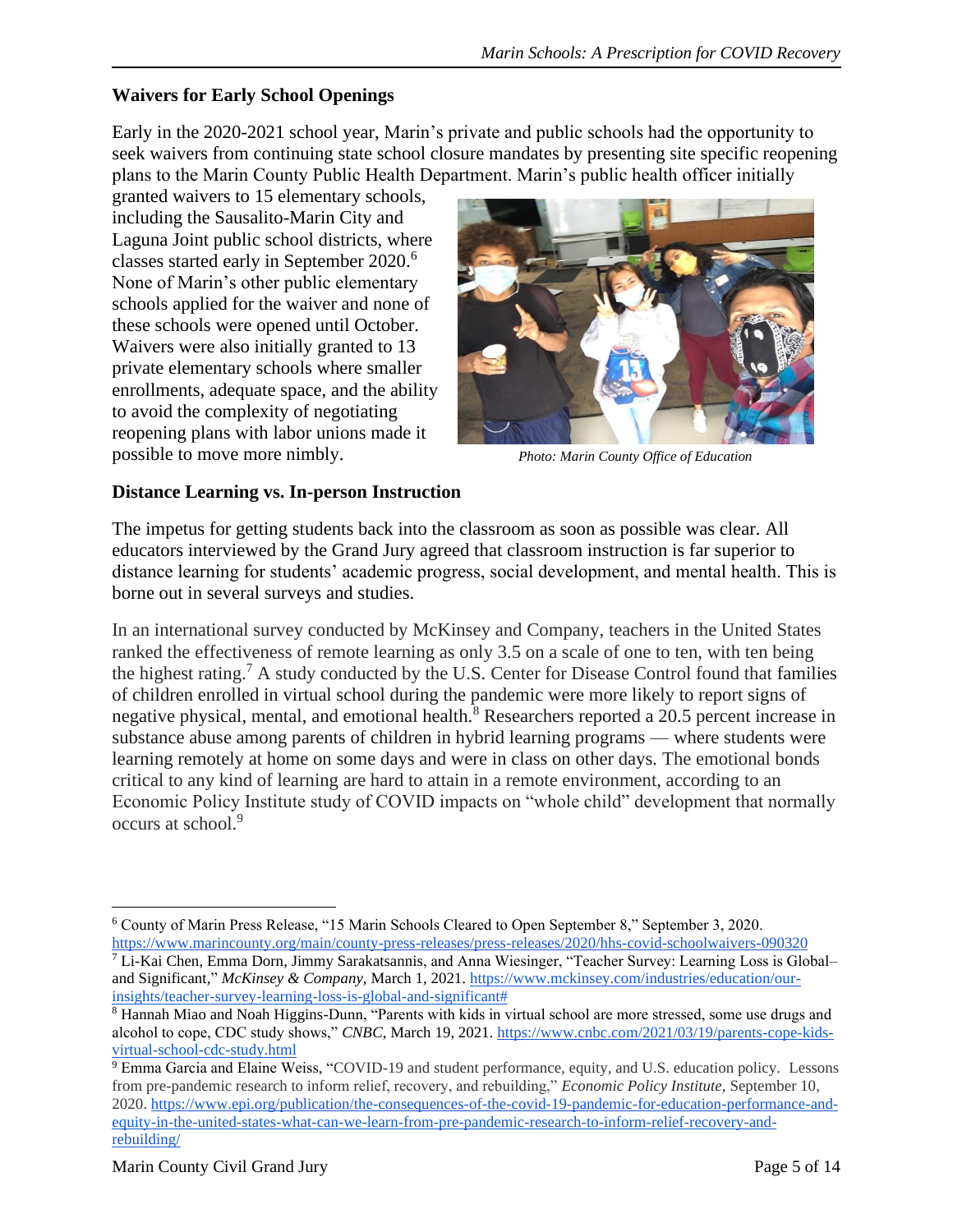#### **Marin's Disparity in In-person Instruction Time**

Even with the option to reopen as early as September 2020, there was great disparity in the timing of reopenings and the amount of in-person instruction that Marin's students received in the 2020-21 school year. Attendance figures supplied to the Marin County Office of Education showed that the number of in-person days varied widely as some schools opened early in the fall, while others waited until spring of 2021. Figures 1 and 2 below show the disparity in the weekly hours of in person instruction at Marin's public elementary and middle schools in February of 2021.<sup>10</sup>



**Figure 1: Hours of in-person instruction per week, elementary school districts, February 2, 2021**

Source: Marin County Office of Education

<sup>10</sup> Marin County Office of Education, *Marin County Public School and District Status of In-Person Instruction,* February 2, 2021.

[https://www.marinschools.org/cms/lib/CA01001323/Centricity/Domain/154/MC%20Public.School%20District%20](https://www.marinschools.org/cms/lib/CA01001323/Centricity/Domain/154/MC%20Public.School%20District%20Status%20of%20In%20Person%20Instruction.pdf) [Status%20of%20In%20Person%20Instruction.pdf](https://www.marinschools.org/cms/lib/CA01001323/Centricity/Domain/154/MC%20Public.School%20District%20Status%20of%20In%20Person%20Instruction.pdf)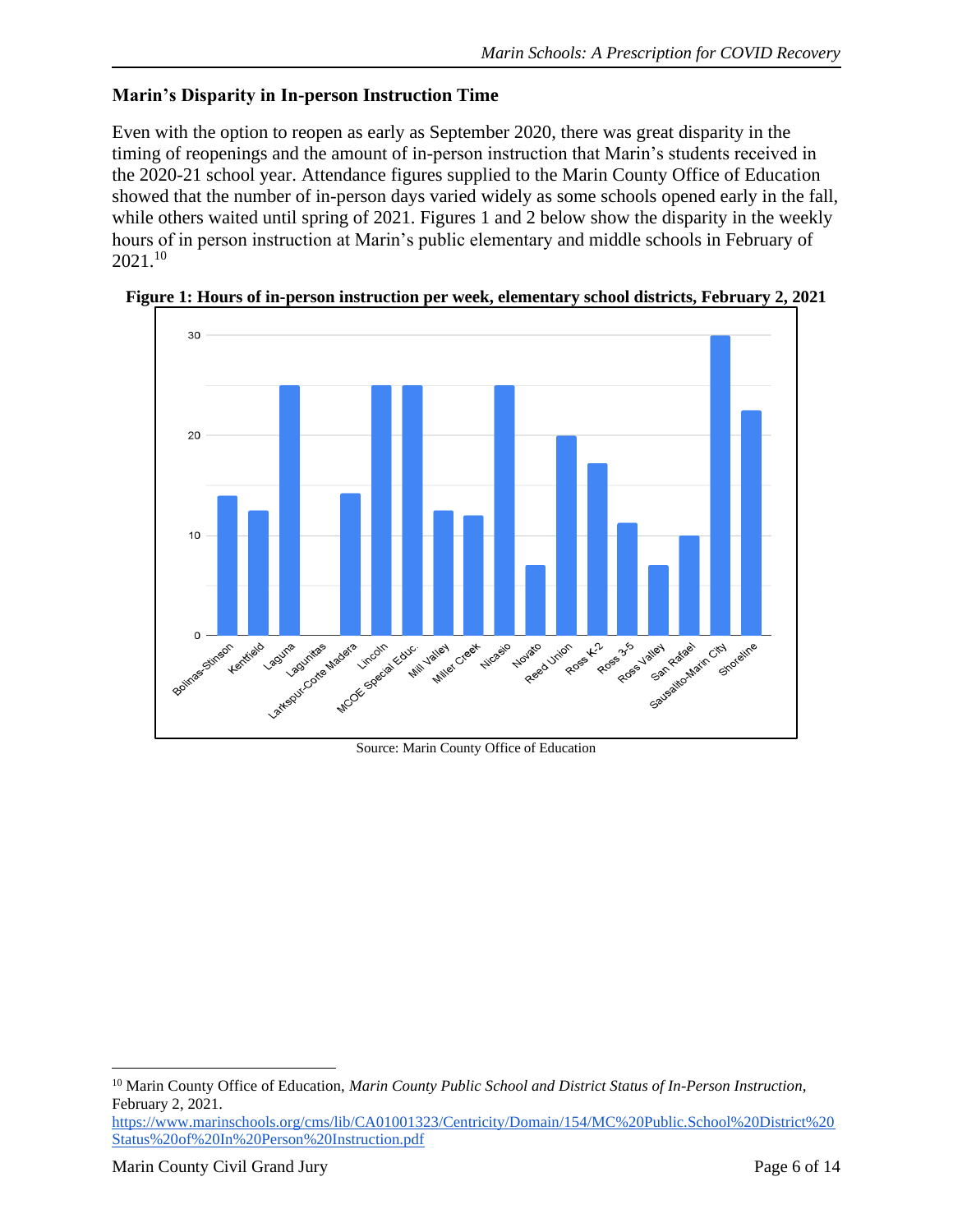

**Figure 2: Hours of in-person instruction per week, middle school districts, February 2, 2021**

Source: Marin County Office of Education

Distancing requirements and logistical considerations at each school required the development of hybrid schedules with split sessions where students could attend class in person for only a fraction of the week. These factors contributed to significant differences in the access students had to in-person learning among Marin's schools.

The Sausalito-Marin City District, which received a waiver for early opening in September, was able to offer 176 days of in-person instruction for all of its students. The Larkspur-Corte Madera District opened in October, soon after public health guidelines allowed in-person instruction. As a result, its campuses were open for 140 days of in-person instruction, including split sessions in the early part of the year and full time instruction at the end of the year. In contrast, districts that waited until the Spring semester to reopen offered fewer days of in-person instruction. For example, the Novato Unified District's Elementary and Middle Schools offered about 100 days, and San Rafael's Elementary School District had about 90 days of in-person instruction.

Generally speaking, private schools were able to offer significantly more in-person instruction during this time. Twelve of the nineteen K-8 private schools that reported schedules to the Marin County Office of Education were delivering more than 30 hours per week of in-person instruction as of February 2,  $2021$ .<sup>11</sup>

In-person instruction at Marin's high schools was much lower than in elementary schools during the 2020-21 school year because older high school students were thought to be more vulnerable to the COVID-19 virus and were expected to be able to participate more effectively in distance learning. Consequently, high schools fully reopened more slowly than elementary and middle

<sup>&</sup>lt;sup>11</sup> Marin County Office of Education, Marin County Private, Parochial and Independent Schools Status of In-*Person Instruction,* February 2, 2021.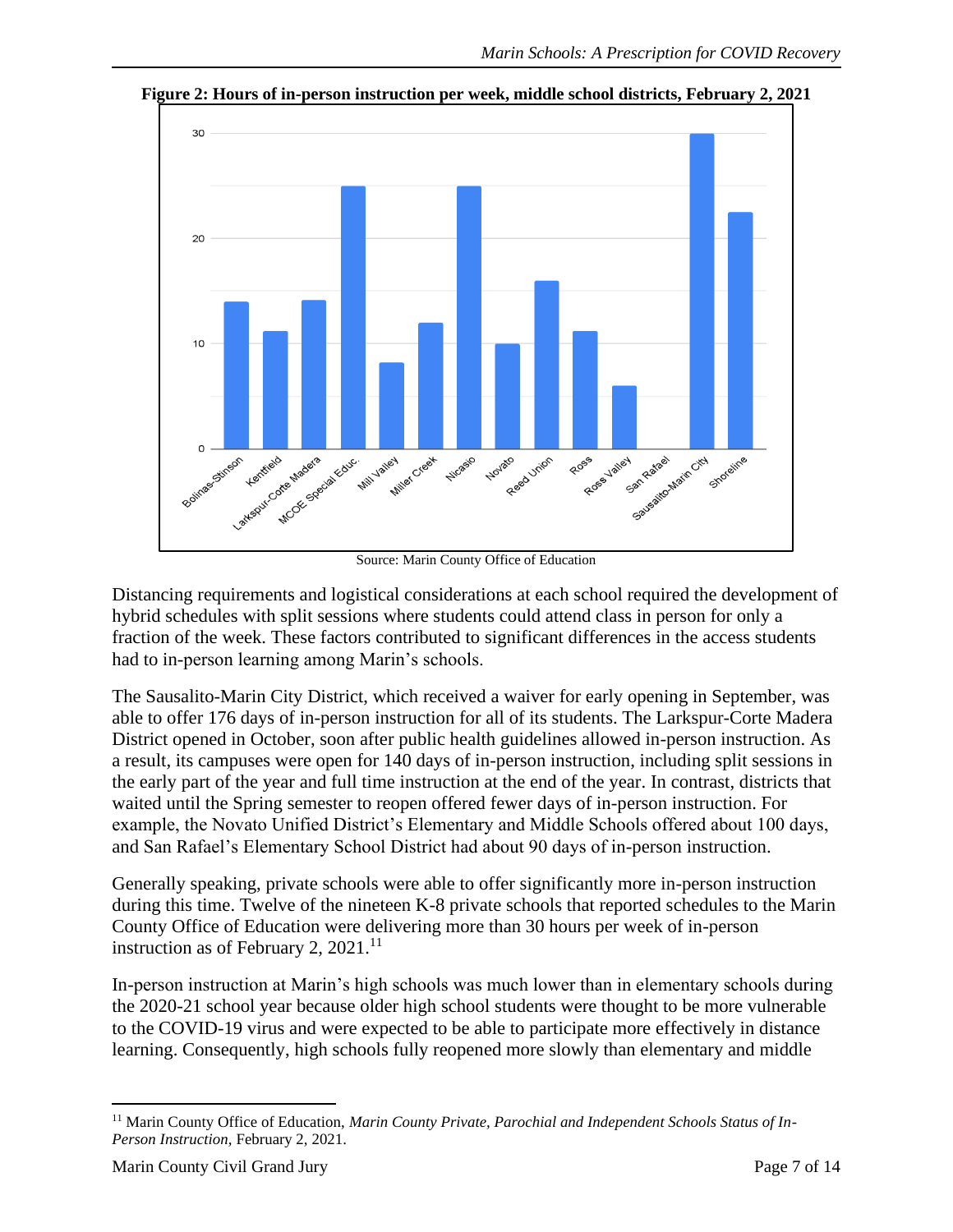schools. Most of Marin's public high schools resumed on-campus learning in the Spring semester.

The hours of in-person instruction time also varied among Marin's high schools, according to data supplied by the Marin County Office of Education. The high schools in Novato and San Rafael were slower to fully open compared to the rest of Marin's public and private high schools, which were offering students more than 25 hours of in-person weekly instruction by April.<sup>12</sup>

By April 12, county attendance figures showed that most K-12 public schools had increased inperson instruction, but disparities persisted.<sup>13</sup>

#### **Multiple Factors Impacting Reopening Schedules**

Although all of Marin's public school districts had to deal with unique challenges to resuming classroom instruction, all educators interviewed by the Grand Jury cited labor negotiations as a key factor that impacted their reopening plans. District unions for certificated and classified employees needed assurances that their schools could be reopened safely. All public school districts engaged in negotiations with their labor unions. Some unions readily agreed to follow and help implement the 30-point plan on the condition that the district fulfilled its commitment to provide the necessary tools, protective equipment, and processes to operate safely. Others negotiated reopening plans in detail, which resulted in further delays.

Many other factors affected the timing of school reopenings. Classrooms had to be measured and desks set up to meet distancing requirements. When distancing requirements changed, classes needed reconfiguration. In some cases, new desks had to be ordered, delivered, and installed. All campus logistics, operations, and scheduling had to be reviewed and revised as needed. Strict disinfection, cleaning processes, and schedules had to be instituted. Screening and testing systems had to be set up. Each campus needed an isolation area for suspected cases while they waited for a return ride home. To build trust and confidence in reopening, schools frequently communicated with teachers, staff, and parents through virtual meetings, webinars, and other programs.

Reopening classes was far easier in Europe where national or regional governments determined when schools would close and reopen, according to a report in The Economist.<sup>14</sup> By contrast, the U.S. left that decision up to its 14,000 school districts where prolonged debates delayed classroom re-openings. As a consequence, many U.S. students were out of their classrooms for much longer periods than their European counterparts. The varied experience in Marin's 18 public school districts was similar to what occurred across the United States.

#### **Lessons from the Larkspur-Corte Madera School District**

The Larkspur-Corte Madera School District's re-opening effort was highlighted as a success story by the Learning Policy Institute.<sup>15</sup> This district, where some 1,533 kindergarten through

<sup>&</sup>lt;sup>12</sup> MCOE, *Status of Public School In-Person Instruction*, April 12, 2021.

<sup>&</sup>lt;sup>13</sup> MCOE, *Status of Public School In-Person Instruction*, April 12, 2021.

<sup>14</sup> "America Has Failed to Learn from the Safe Opening of Classrooms Abroad," *The Economist*, January 15, 2022. [https://www.economist.com/leaders/2022/01/13/america-has-failed-to-learn-from-the-safe-opening-of-classrooms](https://www.economist.com/leaders/2022/01/13/america-has-failed-to-learn-from-the-safe-opening-of-classrooms-abroad)[abroad](https://www.economist.com/leaders/2022/01/13/america-has-failed-to-learn-from-the-safe-opening-of-classrooms-abroad)

<sup>&</sup>lt;sup>15</sup> Naomi Ondrasek, Natalie Truong, and Adam K. Edgerton, "Marin County: Leveraging Education and Public Health Partnerships to Support School Reopening*,*" *Learning Policy Institute*, February 11, 2021. <https://learningpolicyinstitute.org/product/safe-school-reopening-marin-county-brief>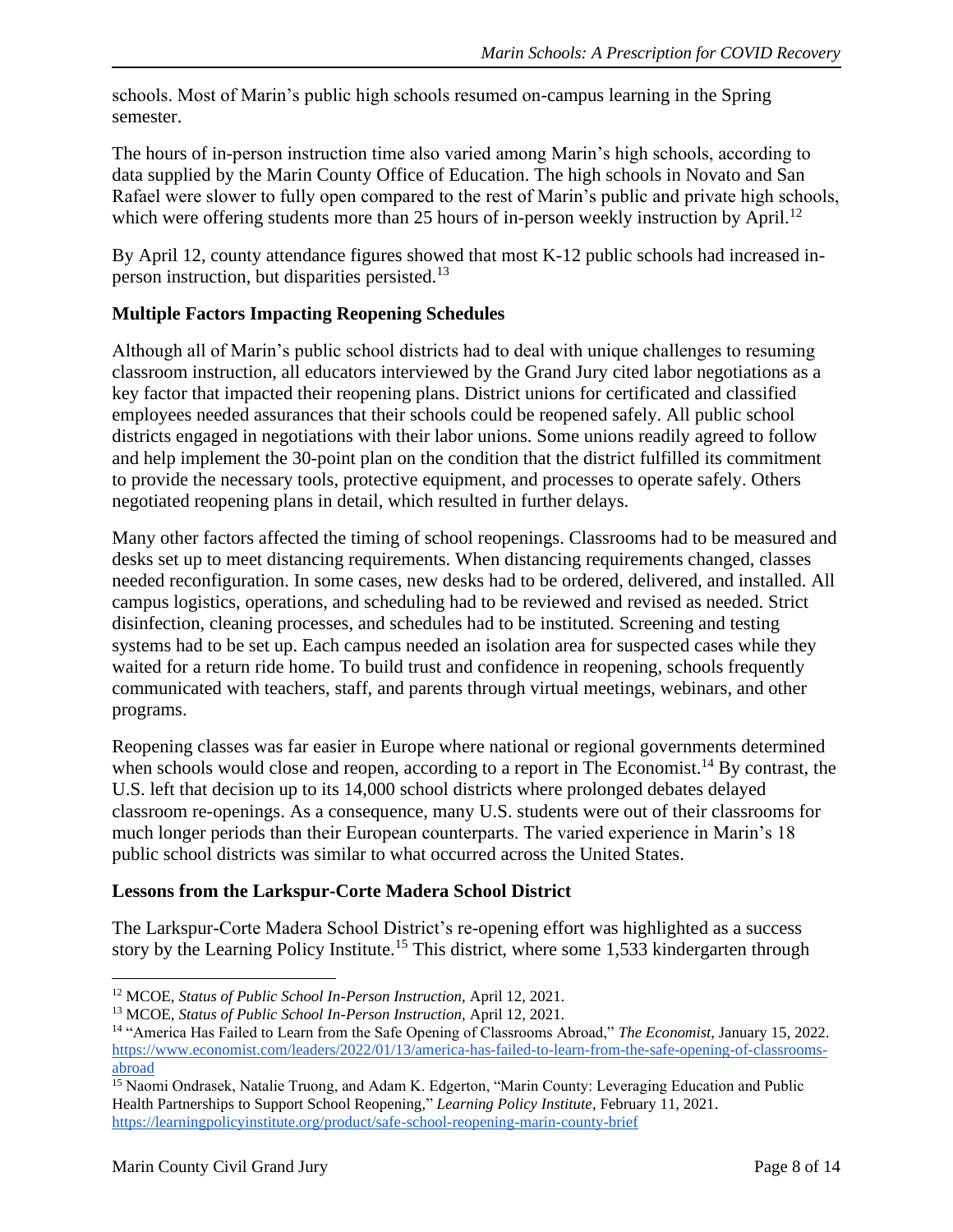eighth grade students attend two elementary schools and a middle school, managed to reopen inperson classes most days of the 2020-21 school year with the help of split sessions. The District was forced to cut instruction time by breaking the classes into morning and afternoon sessions for most of the year in order to comply with required distancing standards. Despite this reduction in in-person learning, the District was able to avoid a significant learning loss according to state test scores which were equal to or better than the year prior to the pandemic.

The key to the Larkspur-Corte Madera District reopening was strict adherence to science and county health protocols. District leaders held themselves responsible for opening classrooms as soon as state and county health officials declared it was safe to do so. This commitment was not open for negotiation. The school board, superintendent, and administration were unified in this position, and they committed to giving the entire school staff the tools and support needed for safe classroom instruction. Labor talks were focused exclusively on safety measures rather than the timing of reopening. By contrast, other school districts in Marin were hampered by indecision and prolonged labor negotiations.

The Larkspur-Corte Madera District transitioned from remote learning to in-person instruction on October 5, 2020, beginning with two days of health and safety protocol training in week one, and then offering five days a week through the balance of the school year. Classes were initially divided into morning and afternoon sessions with time in between for cleaning and disinfection. The district maintained this reduced schedule until April 12, 2021, when full days began for all classes.

The greatest reopening challenges in Larkspur-Corte Madera School District were earning union support for resuming classroom instruction, preparing the classrooms to meet changing public health protocols for spacing and maximum exposure periods, and pivoting when required by public health mandates to institute distance or remote learning.

Planning was also key to the district's success. District leadership developed site-specific reopening plans during the summer prior to the 2020-21 school year. Plans were in place a month in advance of the beginning of the school year and that gave leadership time to communicate extensively with all stakeholders. Many meetings, webinars, and social media programs were conducted to show teachers, staff, and parents that schools could be opened and operated safely. Students were trained on safety measures by well-prepared teachers and through videos on topics including restroom protocols and how to line up for class. Eighth graders were called on to offer encouragement and support for younger students. The Parent Teachers Association jumped in with balloons, music, and posters to add fun and festivity to the reopening environment.

The district's planning and communication helped tremendously when health protocols changed and classrooms needed reconfiguration or when a temporary return to distance learning was mandated. Staff minimized lost days of in-person instruction by quickly reconfiguring classrooms on three occasions to meet changing health protocols as the pandemic evolved during the school year.

To show appreciation for its 150 staff members, the district paid each of its teachers, librarians, administrators, and classified employees \$2,000 in bonuses for their work to keep the classrooms open. The Larkspur-Corte Madera School District was the first in Marin to use pandemic support funds from the state to offer these bonuses, which totaled about \$320,000 for the year.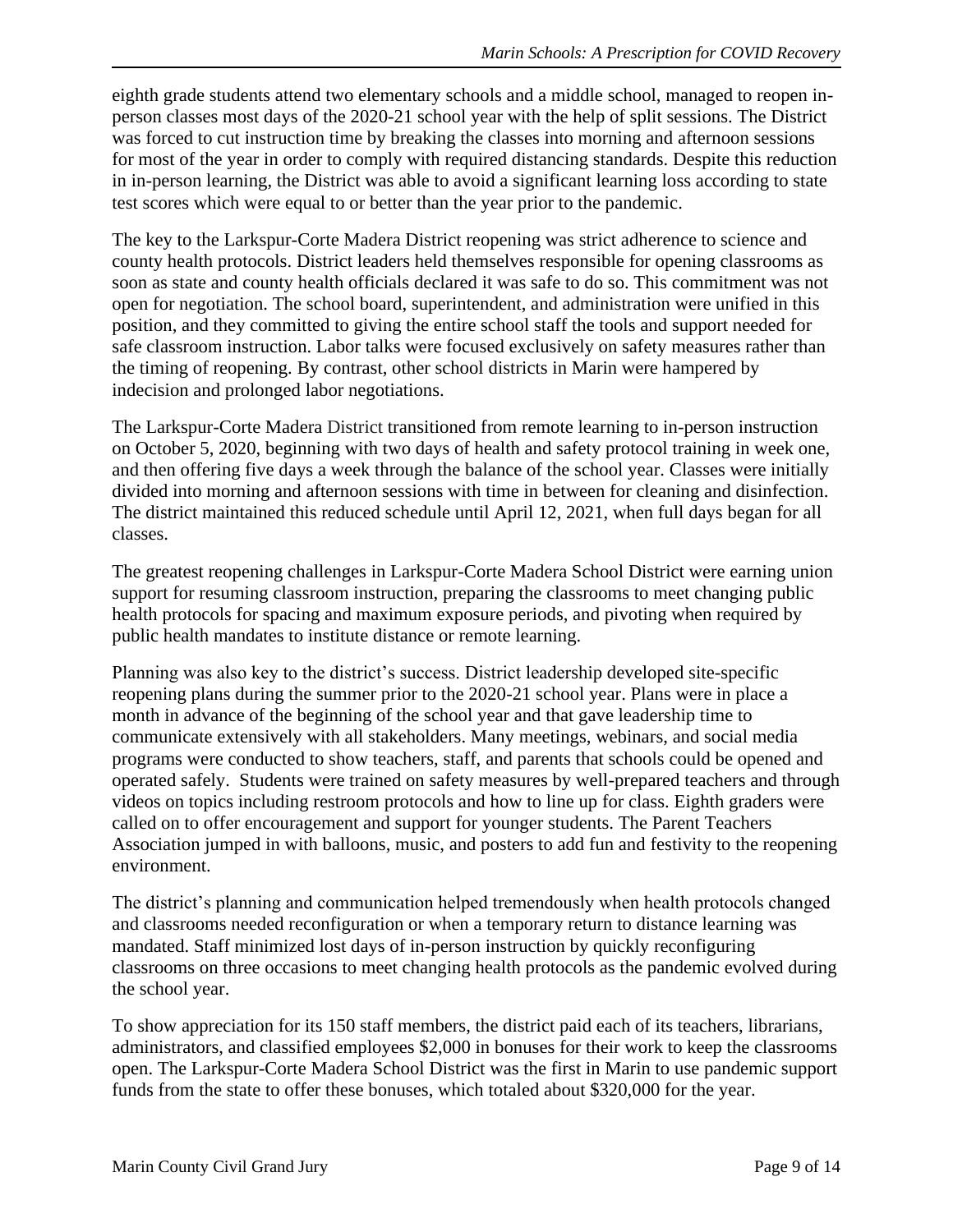Remote learning remained an option for Larkspur-Corte Madera parents who were not comfortable with in-person instruction for their children. Nevertheless, 92 percent of the district's parents sent their children to school in the fall of 2020 and by the spring of 2021, 96 percent of parents were sending their children to classes on campus.

#### **Enrollment Loss**

The pandemic appears to have accelerated a decline in Marin's public school enrollment while attendance figures for private schools and homeschooling rose as parents sought learning alternatives for their children.

Enrollment in Marin's public schools dropped by 1,577 students between 2019-20 and 2020-21, according to published data on the California Department of Education's website. This five percent decline far exceeded the average decline of one percent per year over the last decade. In the same period, enrollment in private schools and homeschooling increased by 345 students, according to the county. The public school enrollment decline has been attributed in part to a pandemic-related switch to private schools as well as people moving out of Marin to more affordable locales and lower birth rates.<sup>16</sup> Lagunitas School District reportedly lost some students who transferred to the Ross Valley Charter School where they could get in-person instruction.

Educators believe some parents chose homeschooling rather than expose their children to the risk of infection, even at campuses with approved site-specific reopening plans. Some families with the financial means moved their children to private schools rather than waiting for their public schools to fully reopen. The difficulty of coordinating children's changing school schedules, and parent job requirements, added to the motivation to move to private schools that were open. Administrators are concerned about whether these children will ever return to public schools.

While the state implemented temporary measures that shielded schools from financial losses due to declining attendance during the pandemic, funding is uncertain for the 2022-2023 school year. In Marin, the two of the largest school districts – Novato Unified and San Rafael Elementary – rely on enrollment-based state funding. These two districts, which represent 36 percent of Marin's public school students, are at risk of long-term financial loss from reduced enrollment. In January 2022, The Marin Independent Journal reported that the Novato Unified School District trustees agreed on \$4 million in budget cuts, including at least 30 teacher layoffs.<sup>17</sup> The district has 7,158 students, which is down by 400 from 2019-20. In contrast, most of Marin's public school districts are entirely supported by local property taxes and do not rely on enrollment-based state funding. Student transfers to the Ross Valley Charter School resulted in severe budget cuts in the Lagunitas School District.

#### **Measuring Lost Learning**

Replacing in-person classroom teaching with remote instruction through computer connections to students' homes or temporary community learning sites raised serious questions about adverse effects on student learning. These concerns appear to be well founded.

<sup>16</sup> Grace Hase and Keri Brenner, "Why Does School Enrollment Continue to Decline," *Marin Independent Journal,* November 16, 2021[. https://www.marinij.com/2021/11/16/why-does-school-enrollment-continue-to-decline/](https://www.marinij.com/2021/11/16/why-does-school-enrollment-continue-to-decline/) <sup>17</sup> Keri Brenner, "Novato School District Approves \$4M in Cuts, Layoffs," *Marin Independent Journal,* January 28, 2022.<https://www.marinij.com/2022/01/28/novato-school-district-approves-4m-in-cuts-layoffs/>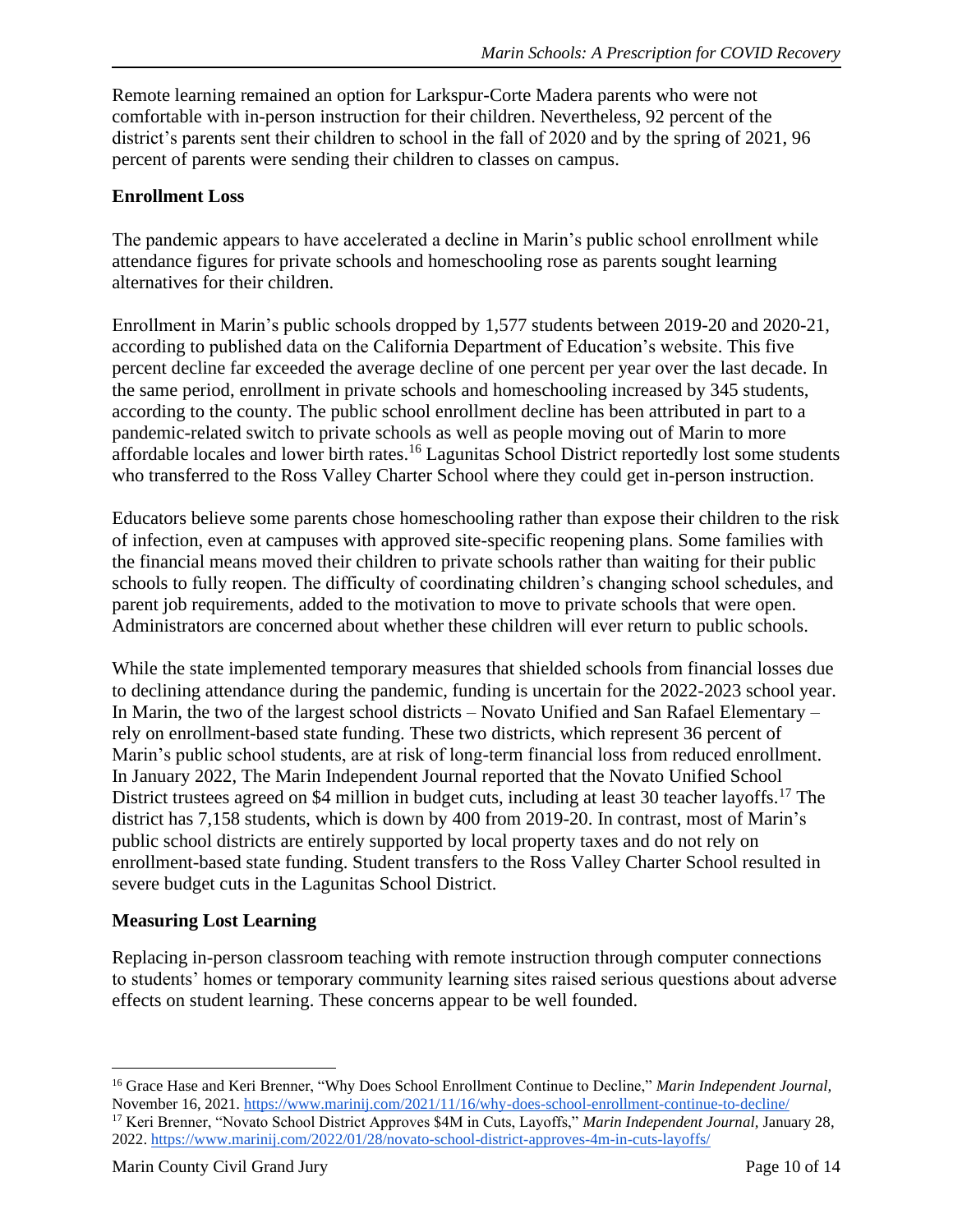The NWEA (Northwest Evaluation Association) Center for School and Student Progress, a research-based non-profit group that develops assessment tools for schools around the world, conducted a national study of the pandemic's impact on student learning. This assessment showed that learning progress for third through eighth grade students in the United States was lower in 2020-21 than in pre-pandemic years.

Two key findings of the NWEA study were:

- Students ended the year with lower achievement compared to a typical year, with larger declines relative to historical trends in math (eight to twelve percentile points) than in reading (three to six percentile points).
- Achievement was lower for all student groups in 2020-21, however American Indian and Alaska Native, Black, and Latino students, including students in high-poverty areas were disproportionately impacted, particularly in the elementary grades studied.<sup>18</sup>

Results from the California Assessment of Student Performance and Progress (CAASPP) were similar. According to a news release from the California Department of Education, scores from English language arts and mathematics tests generally show academic progress but at a slower rate than in prior years.<sup>19</sup> The scores also show widening achievement gaps between student groups. In the news release, California Superintendent of Public Instruction Tony Thurmond said, "The statewide performance data from last year confirm what we heard from school districts and county offices throughout the year. Namely, the challenges that students and educators faced during the pandemic were multidimensional and disruptive to learning and mental health."

The pandemic's sudden disruption prevented state testing in the 2019-2020 school year. However, public school districts had the option in 2021 to take the CAASPP tests that annually measure math and language skills against state standards for third through eighth grade students. Several of Marin's kindergarten through eighth grade districts administered the state tests to see the pandemic's impact on their students' learning progress.

With the exception of the Larkspur-Corte Madera, Bolinas-Stinson, and Lagunitas school districts, scores on learning progress fell for those other Marin school districts that administered the test. Compared to their 2018-19 results, the 2021 CAASPP results for Marin County overall fell by nine and twelve points for English Language Arts and Mathematics, respectively.<sup>20</sup>

#### **Ongoing Pandemic Challenges**

Marin's schools were fully reopened for in-person instruction at the start of the 2021-22 school year and classrooms have remained open with the help of school-wide COVID testing initiatives, Marin's very high vaccination rate, and adherence to public health safety protocols. Normal class

<sup>&</sup>lt;sup>18</sup> Karyn Lewis and Megan Kuhfeld, "Learning during COVID-19: An update on student achievement and growth at the start of the 2021-2022 school year," *NWEA Center for School and Student Progress,* December 2021. [https://www.nwea.org/content/uploads/2021/12/Learning-during-COVID19-An-update-on-student-achivement-and](https://www.nwea.org/content/uploads/2021/12/Learning-during-COVID19-An-update-on-student-achivement-and-growth-at-the-start-of-the-2021-2022-school-year-Research-Brief.pdf)[growth-at-the-start-of-the-2021-2022-school-year-Research-Brief.pdf](https://www.nwea.org/content/uploads/2021/12/Learning-during-COVID19-An-update-on-student-achivement-and-growth-at-the-start-of-the-2021-2022-school-year-Research-Brief.pdf)

<sup>&</sup>lt;sup>19</sup> California Department of Education News Release, "CDE Releases Student Data for 2020–21 that Show Impacts of COVID-19 on Schools," January 7, 2022.<https://www.cde.ca.gov/nr/ne/yr22/yr22rel03.asp>

<sup>20</sup> California Department of Education, *California Assessment of Student Performance and Progress,* accessed February 4, 2022[. https://caaspp-elpac.cde.ca.gov/caaspp/DashViewReport](https://caaspp-elpac.cde.ca.gov/caaspp/DashViewReportSB?ps=true&lstTestYear=2021&lstTestType=B&lstGroup=1&lstSubGroup=1&lstGrade=13&lstSchoolType=A&lstCounty=21&lstDistrict=00000&lstSchool=0000000&lstFocus=a)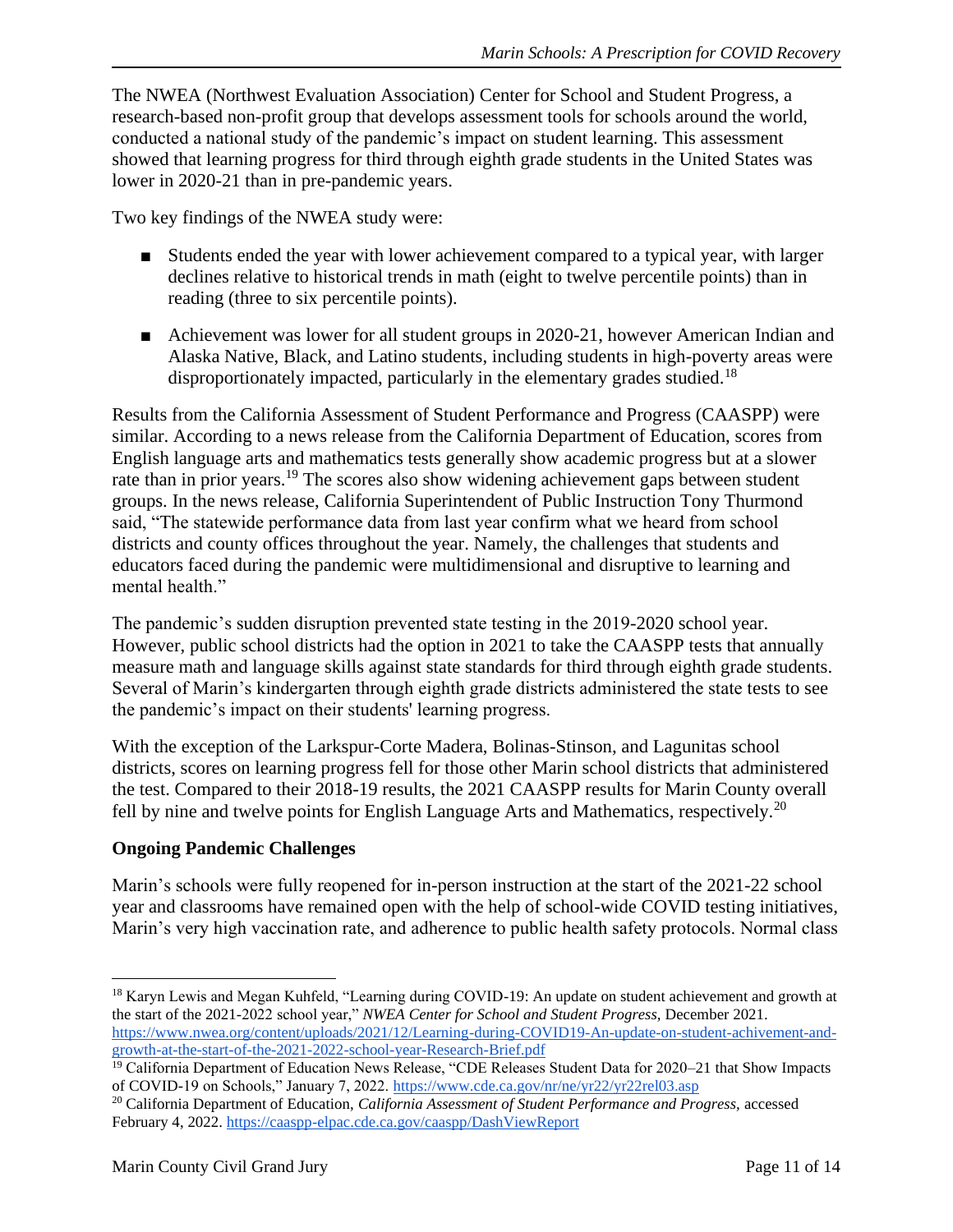schedules remained intact, even as Marin County's COVID positivity rate soared above 18 percent during the surge of the Omicron variant in late 2021 and early 2022.

#### **COVID Recovery: A Lost Learning Task Force**

Marin's educational community is now dealing with the challenge of pandemic recovery by addressing lost learning, enrollment declines, expected reductions in some school budgets, and shaken confidence in the public schools. Countywide collaboration among all public school districts and the sharing of best practices could be key to an effective recovery effort.

Lost learning will impact a generation of Marin's public school students unless educational leaders address learning gaps with needed recovery programs. The Marin County Office of Education could play a leading role by forming a dedicated countywide Lost Learning Task Force committed to the rapid development of recovery models that are available for implementation by Marin's public school districts.

A Marin Lost Learning Task Force could work to ensure that remaining COVID relief funds are directed to addressing learning gaps with enhanced in-person instruction based on the best models from across the county and elsewhere. That would be its prime mission. This task force also could review and recommend best practices and policies for minimizing the loss of inperson instruction and avoiding classroom closures during future disruptions.

To be effective, the Lost Learning Task Force should be broadly representative with school board members and administrators as well as teachers and parents. It might work more nimbly by dividing the work with some experts focusing on recovering from past learning losses while others address minimizing future classroom closures. This task force could recommend future policies and practices for addressing labor concerns in a more timely and effective manner.

A variety of Federal and State funds have already been made available for pandemic recovery in schools. Data from the Marin County Office of Education show that Marin's public school districts received over \$83 million in federal and state COVID relief funding to support the schools through 2024. In the past two and half years, Marin's schools have reportedly spent about \$50 million of this on a wide variety of needs to address COVID relief. As the pandemic wanes and schools return to more normal operations, there is up to \$30 million remaining that could be committed to lost learning programs with in-person instruction.

Some of the COVID relief funding is now being dedicated to lost learning programs, including summer school classes and tutors within individual school districts. For example, the Novato Unified School District has initiated math and language tutoring programs this school year and is working on plans for a special school program on the College of Marin's Indian Valley campus this summer. The district is also in the process of identifying learning gaps that need to be addressed, and it is planning to offer students extended instruction before and after school in the 2022-2023 school year. Lost-learning programs like these in Novato or similar programs in other districts could be modeled and shared across all districts in Marin.

The need for recovery programs in the schools is not unique to Marin County. The U.S. Congress introduced the Learning Recovery Act of 2021 to provide \$75 billion over two years to build out summer school, extend school days, or extend school programs. Economic impacts of lost learning were the prime rationale for this legislation, authored by Rep. Robert C. Scott, D-Virginia. According to proponents of this legislation, "the lost time in the classroom for the current K-12 cohort will result in an earnings loss of \$110 billion per year and will reduce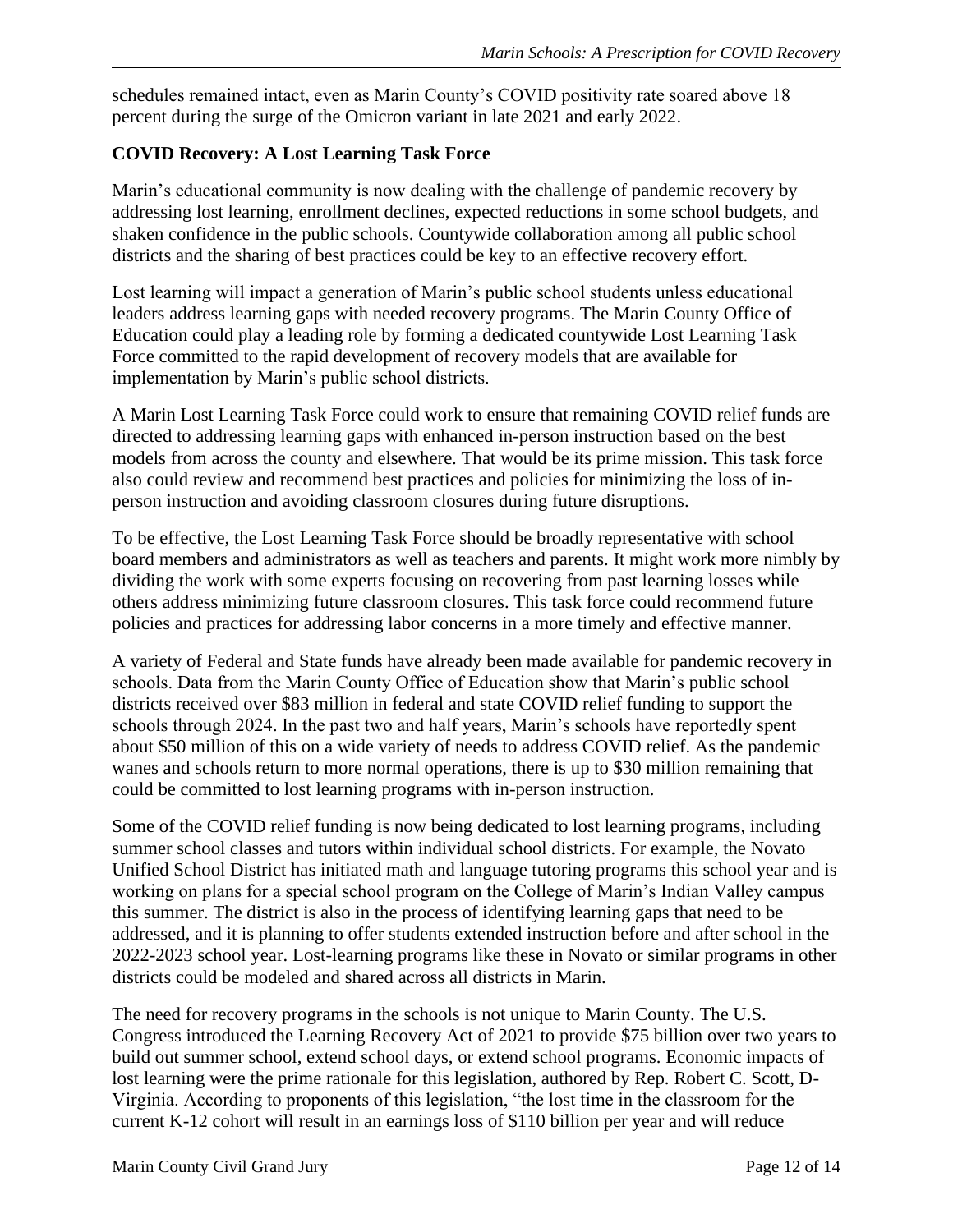overall gross domestic product by \$173 billion to \$271 billion per year. This figure also includes high school dropout rates that will account for \$11 billion per year."<sup>21</sup> While the legislation is still pending, the need to address the COVID learning gaps will continue for years. Marin needs to make this a priority.

## **FINDINGS**

- F1. Excellent collaboration between Marin County Public Health officers and Marin's public school administrators during the COVID-19 pandemic produced science-based and demonstrably workable guidelines for reopening Marin County's public schools safely early in the 2020-21 school year.
- F2. Since experts agree that in-person classroom instruction is best for students, putting students first by keeping schools open as much as possible should be an imperative for all of Marin's educators.
- F3. Because labor negotiations over resuming in-person classroom instruction added to the complexity and delays in public school reopenings, Marin's public school districts would benefit by developing standard practices and models for resolving staff concerns.
- F4. Marin's public schools would benefit from studying the private and public schools that demonstrated an ability to fully reopen early in the 2020-21 school year while complying with Marin's public health requirements.
- F5. As a consequence of significant differences in the amount of in-person instruction time offered by Marin County's 18 public school districts during the 2020-21 school year, Marin's public school students experienced wide disparities in educational instruction.
- F6. A shortage of in-person instruction during the 2020-21 school year slowed measurable learning progress for many Marin public school students, resulting in deficits that should be addressed over the long-term with a concerted recovery program.
- F7. Slow in-person school reopenings undermined confidence in public schools and contributed to an enrollment decline, potentially weakening long-term financial support for Marin's districts that rely on attendance for state funding.
- F8. The Marin County Superintendent of Schools and Office of Education are best positioned to take a leadership role in enabling school districts to coordinate and implement a focused pandemic recovery plan that addresses students' academic, social, and emotional needs.

# **RECOMMENDATIONS**

R1. By August 1, 2022, the Marin County Superintendent of Schools and all Marin public school districts should convene a countywide Lost Learning Task Force to rapidly

<sup>&</sup>lt;sup>21</sup> House Committee on Education and Labor, "Fact Sheet, Learning Recovery Act of 2021," accessed March 8, 2022. <https://edlabor.house.gov/imo/media/doc/2021-01-28%20Learning%20Recovery%20Act%20Fact%20Sheet.pdf>